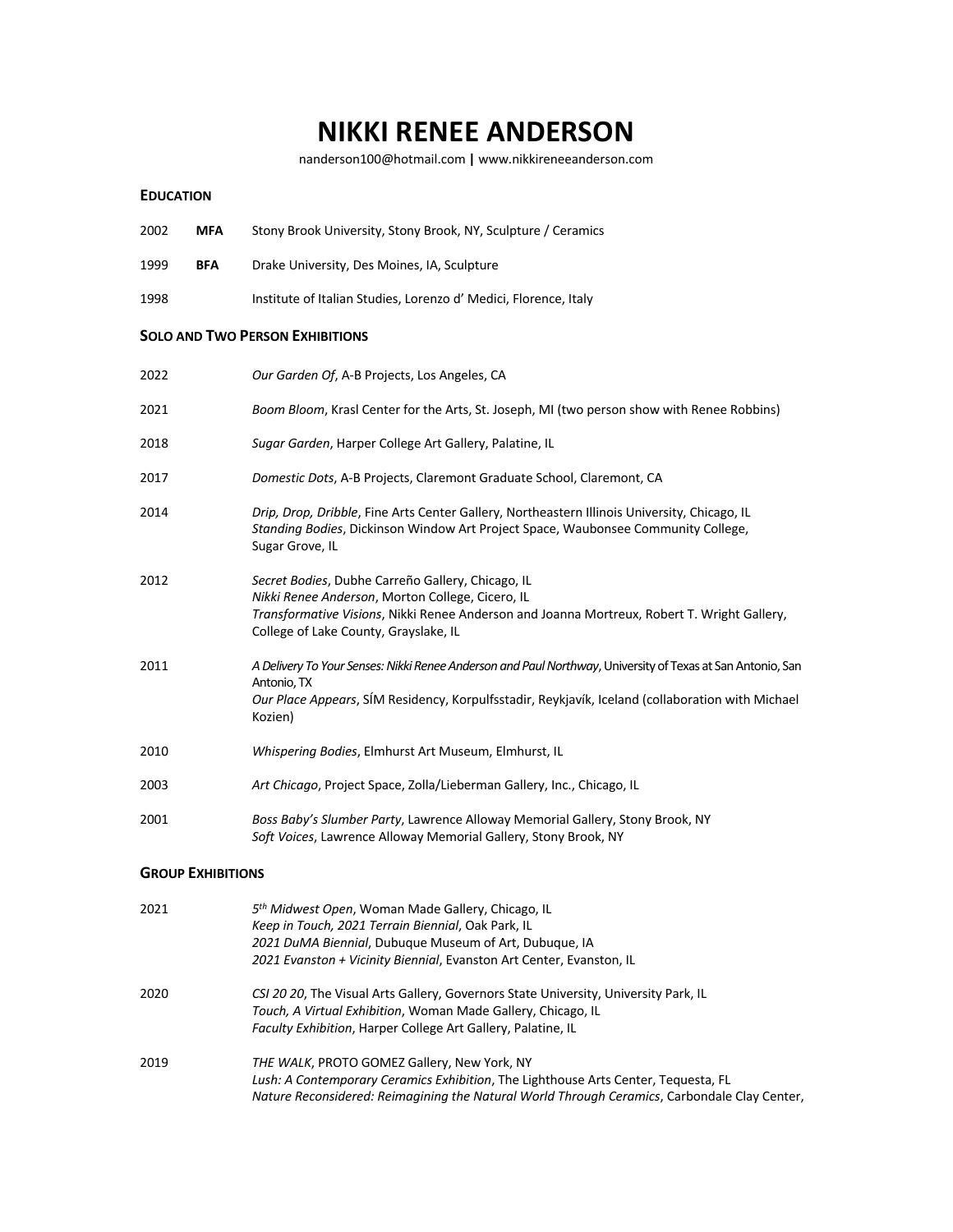|      | Carbondale, CO<br>small & MIGHTY, The Clay Studio of Missoula, Missoula, MT<br>The Drawing is the Wide Open Window, Proto Gallery, Hoboken, NJ                                                                                                                                                                                                                                                                                                                 |
|------|----------------------------------------------------------------------------------------------------------------------------------------------------------------------------------------------------------------------------------------------------------------------------------------------------------------------------------------------------------------------------------------------------------------------------------------------------------------|
| 2018 | 24th Evanston + Vicinity Biennial, Evanston Art Center, Evanston, IL                                                                                                                                                                                                                                                                                                                                                                                           |
| 2017 | The Subject is Chicago: People, Places, Possibilities, Chicago Cultural Center, Chicago, IL<br>I Have Vivid Memories of Lightning, Gaylord & Dorothy Donnelly Foundation, Chicago, IL<br>Over & Over, The Glass Curtain Gallery, Columbia College Chicago, Chicago, IL<br>Faculty Exhibition, Sonnenschein and Albright Galleries, Lake Forest College, Lake Forest, IL                                                                                        |
| 2016 | Not Just Another Pretty Face, Hyde Park Art Center, Chicago, IL<br>Resurrection, Aron Packer Projects, Co-Prosperity Sphere, Chicago, IL<br>Resonant Structures, Paul W. Zuccaire Gallery, Stony Brook University, Stony Brook, NY<br>Resonant Structures, Inter Space in collaboration with Baby Castles Gallery, New York, NY                                                                                                                                |
| 2015 | 59th Premio Faenza, International Competition of Contemporary Ceramic Art, Museo<br>Internationalle della Ceramiche, Faenza, Italy<br>Disruption, Grounds For Sculpture, Hamilton, NJ<br>Themes in Contemporary Sculpture, Foster Gallery, University of Wisconsin, Eau Claire, WI<br>Cage Unrequited, Museum of Contemporary Art, Chicago, IL (participating artist: sound piece)                                                                             |
| 2014 | Ceramics/Glass, Ukrainian Institute of Modern Art, Chicago, IL                                                                                                                                                                                                                                                                                                                                                                                                 |
| 2013 | Play, Urban Institute for Contemporary Art, Grand Rapids, MI<br>Six to the Third, Cliff Dwellers, Chicago, IL<br>Inventory_The EAM Collection, Elmhurst Art Museum, Elmhurst, IL<br>The Potent Object, Baltimore Clayworks, Baltimore, MD<br>2013 Workhouse Clay National, Workhouse Arts Center, Lorton, VA<br>Ceramacom, Blue Line Arts, Roseville, CA<br>Alumni Exhibition 2013, Student Activities Center Gallery, Stony Brook University, Stony Brook, NY |
| 2012 | No Rules: Contemporary Clay, Elmhurst Art Museum, Elmhurst, IL<br>The Installation Experiment, Chicago Arts District, Chicago, IL<br>Form and Flora III, Lincoln Park Conservatory, Chicago, IL<br>Forms and Fragments, Art Museo Gallery, Intercontinental Chicago O'Hare, Rosemont, IL                                                                                                                                                                       |
| 2011 | Six to the Third, Chicago Sculpture International, Art Chicago, Chicago, IL<br>From Iceland to Thailand, BauerLatoza Studio, Chicago, IL<br>Simsalabim, The Association of Icelandic Visual Artists, Reykjavík, Iceland                                                                                                                                                                                                                                        |
| 2010 | Dubuque Museum of Art Biennial Exhibition, Dubuque Museum of Art, Dubuque, IA<br>18th National Ceramic Competition, San Angelo Museum of Fine Arts, San Angelo, TX<br>Countercurrents, Chicago Sculpture International, Art Chicago, Chicago, IL<br>Sculpture Invasion, Koehnline Museum of Art, Oakton Community College, Des Plaines, IL                                                                                                                     |
| 2009 | NCECA Clay National Biennial, Arizona State University Art Museum, Tempe, AZ<br>56th Premio Faenza, International Competition of Contemporary Ceramic Art, Museo<br>Internationalle della Ceramiche, Faenza, Italy<br>Women in Technology, Beverly Arts Center, Chicago, IL<br>Embodiment, Eel Space, Chicago, IL<br>MFA Alumni Exhibition, SAC Gallery, Stony Brook University, Stony Brook, NY                                                               |
| 2008 | New Work, Galerie Aqui Siam Ben, Vallauris, France<br>Sugarcraft, Kasia Kay Art Projects, Chicago, IL<br>Chicago Sculpture International Biennale, FLATFILE Galleries, Chicago, IL<br>Tri.Spective, Moraine Valley Community College, Robert F. DeCaprio Art Gallery, Palos Hills, IL<br>Beyond Titillation, Lawton Gallery, University of Wisconsin-Green Bay, Green Bay, WI                                                                                  |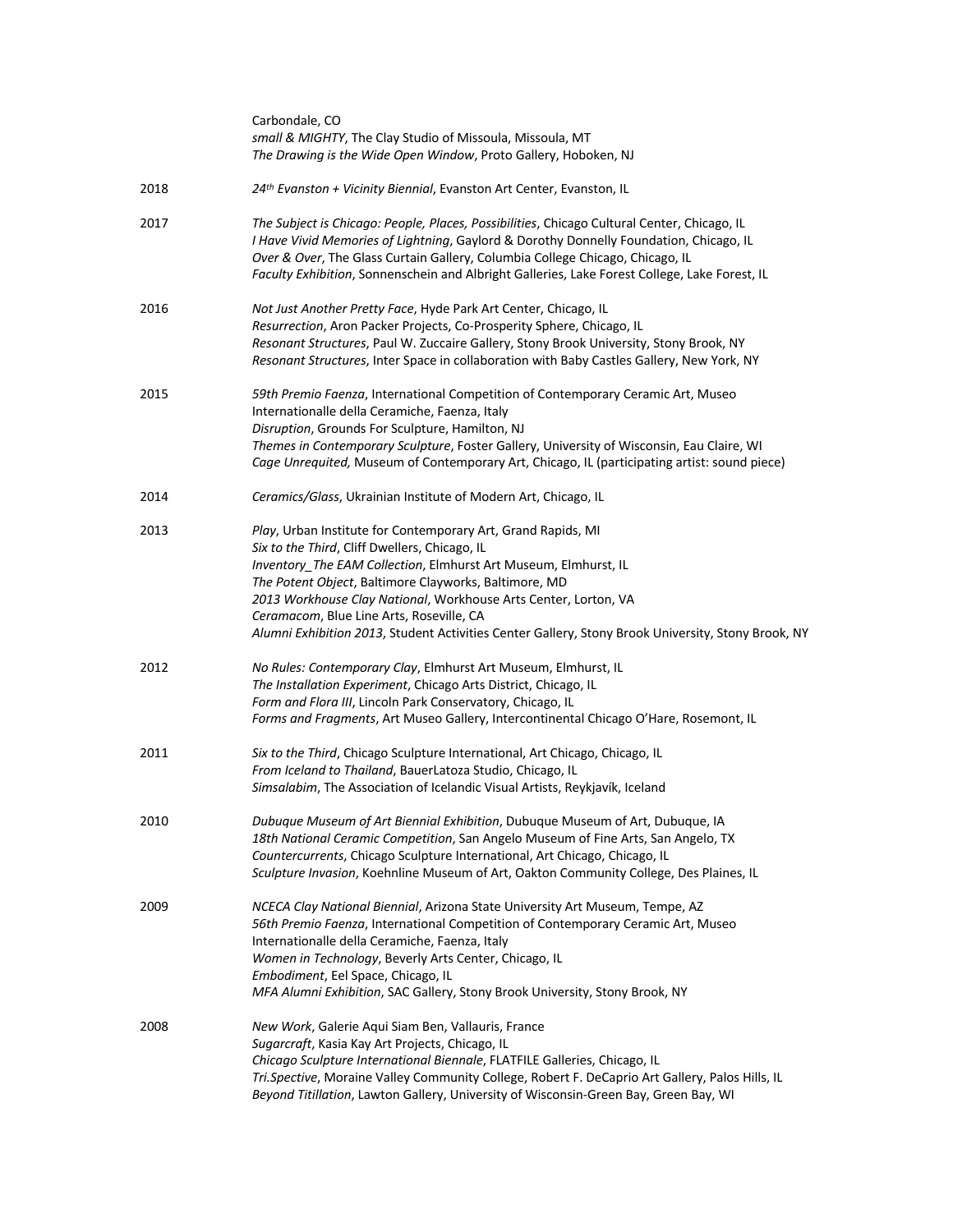| 2007 | Participant in Mark diSuvero's Peace Tower, Chicago Cultural Center, Chicago, IL<br>Sculpture Invasion, Koehnline Museum of Art, Oakton Community College, Des Plaines, IL<br>Harper Art Faculty Exhibition, William Rainey Harper College, Palatine, IL                                                                   |
|------|----------------------------------------------------------------------------------------------------------------------------------------------------------------------------------------------------------------------------------------------------------------------------------------------------------------------------|
|      | Influences, Moraine Valley Faculty Art Show, Robert F. DeCaprio Art Gallery, Palos Hills, IL                                                                                                                                                                                                                               |
| 2006 | Visualizing TRANS, University of Wisconsin-Madison Visual Culture Conference, Kupfer<br>Center, Madison, WI                                                                                                                                                                                                                |
|      | Chicago Sculpture International Biennale, FLATFILE Galleries, Chicago, IL<br>NOVA Art Fair 2006, Chicago Art Project, Chicago, IL                                                                                                                                                                                          |
|      | Youthful Indiscretions, Moraine Valley Faculty Art Show, Robert F. DeCaprio Art Gallery,<br>Palos Hills, IL                                                                                                                                                                                                                |
| 2005 | Harper Art Faculty Exhibition, William Rainey Harper College, Palatine, IL                                                                                                                                                                                                                                                 |
| 2004 | SOFA Chicago, Dubhe Carreño Gallery, Chicago, IL                                                                                                                                                                                                                                                                           |
| 2003 | Noun/Verb, Hillwood Art Museum, Long Island University, Brookville, NY<br>Curator's Choice Exhibition, ATC Space, Chicago, IL                                                                                                                                                                                              |
| 2002 | Reload, Istanbul Museum of Contemporary Art, Istanbul, Turkey (online exhibition)<br>Hopscotch: Associative Leaps in the Construction of Narrative, The Painted Bride Art Center,<br>Philadelphia, PA                                                                                                                      |
|      | Ceramics 2002, Laura A. Sprague Gallery, Joliet Junior College, Joliet, IL<br>MFA Thesis Exhibition, Paul W. Zuccaire Gallery, Stony Brook, NY                                                                                                                                                                             |
| 2001 | Jill Came Tumbling After, site specific installation, Stony Brook University, Stony Brook, NY                                                                                                                                                                                                                              |
| 2000 | New Work, Lawrence Alloway Memorial Gallery, Stony Brook University, Stony Brook, NY<br>Our Mothers, collaborative performance, Stony Brook University, Stony Brook, NY<br>www.womenswork.com, Mills Pond House Gallery, Smithtown, NY<br>New York Area MFA Exhibition, Times Square Gallery, Hunter College, New York, NY |

### **AWARDS AND GRANTS**

| 2017 | Professional Development Grant, Columbia College Chicago                                                                                                                            |
|------|-------------------------------------------------------------------------------------------------------------------------------------------------------------------------------------|
| 2016 | Learning Management System Fellowship, The Center for Innovation in Teaching Excellence,<br>Columbia College Chicago                                                                |
| 2015 | Senior Fellowship, The Center for Innovation in Teaching Excellence, Columbia College Chicago<br>Professional Development Grant, Columbia College Chicago                           |
| 2014 | Moodle Fellowship, The Center for Innovation in Teaching Excellence, Columbia College Chicago                                                                                       |
| 2013 | Professional Development Grant, Columbia College Chicago                                                                                                                            |
| 2012 | Artist Project Grant in Visual Arts, Illinois Arts Council                                                                                                                          |
| 2011 | CAAP Grant, City of Chicago, Department of Cultural Affairs                                                                                                                         |
| 2010 | Professional Development Grant, Columbia College Chicago<br>Kiln God Award for Full Funding, Artist Residency, Watershed Center for the Ceramic Arts                                |
| 2009 | Professional Development Grant, Columbia College Chicago<br>CAAP Grant, City of Chicago, Department of Cultural Affairs<br>International Arts Exchange Grant, Illinois Arts Council |
| 2008 | International Arts Exchange Grant, Illinois Arts Council                                                                                                                            |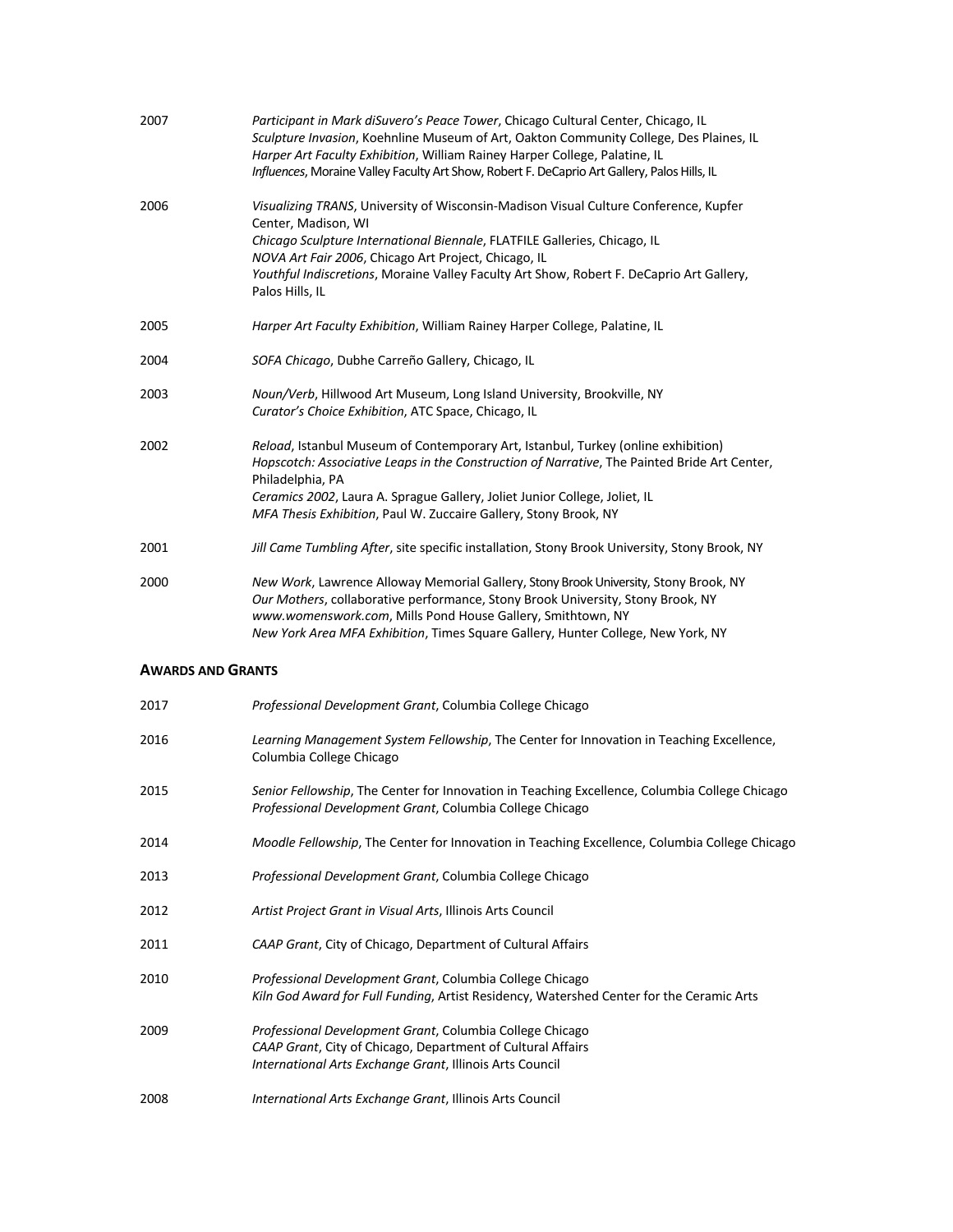| 2006    | CAAP Grant, City of Chicago, Department of Cultural Affairs                                             |
|---------|---------------------------------------------------------------------------------------------------------|
| 2003    | Best Faculty Presentation, Voices, Visions and Visionaries Gender Conference,<br>College of Lake County |
| 2001-02 | Maurice M. and Miriam H. Goldberger Fellowship, Stony Brook University                                  |
| 2001    | Full Fellowship, Artist Residency, Vermont Studio Center                                                |
| 1999-02 | <b>Full Tuition Scholarship, Stony Brook University</b>                                                 |
| 1995-99 | Fine Arts Merit Scholarship, Drake University                                                           |

## **RESIDENCIES**

| 2013    | Watershed Center for the Ceramic Arts, New Castle, Maine, co-led session with Lynn Peters |
|---------|-------------------------------------------------------------------------------------------|
| 2011    | Takt Artist Residency, Berlin, Germany                                                    |
| 2010-11 | The Association of Icelandic Visual Artists (SÍM), Reykjavik, Iceland                     |
| 2010    | Watershed Center for the Ceramic Arts, New Castle, Maine                                  |
| 2009    | La Macina di San Cresci, Greve, Italy                                                     |
| 2008    | AIR Vallauris, Vallauris, France                                                          |
| 2001    | Vermont Studio Center, Johnson, Vermont                                                   |

# **VISITING ARTIST LECTURES AND CONFERENCES**

| 2021 | Krasl Art Center, St. Joseph, MI, Artist Talk                                                                                                                                                                                                                  |
|------|----------------------------------------------------------------------------------------------------------------------------------------------------------------------------------------------------------------------------------------------------------------|
| 2018 | Harper College, Palatine, IL, Artist Talk                                                                                                                                                                                                                      |
| 2017 | Scripps College, Claremont, CA, Artist Talk                                                                                                                                                                                                                    |
| 2016 | The Pot Shop, Evanston, IL, Workshop and Artist Talk                                                                                                                                                                                                           |
| 2014 | Northeastern Illinois University, Chicago, IL, Artist Talk<br>Waubonsee Community College, Sugar Grove, IL, Workshop and Artist Talk                                                                                                                           |
| 2013 | Ukrainian Institute of Modern Art, Chicago, IL, Artist Talk<br>Watershed Center for the Ceramic Arts, Newcastle, ME, Artist Talk<br>School of the Art Institute of Chicago, Chicago, IL, Artist Talk                                                           |
| 2012 | The Installation Experiment, Chicago Arts District, Chicago, IL Artist Talk<br>Edinboro University, Erie, PA, Workshop and Artist Talk                                                                                                                         |
| 2011 | The Association of Icelandic Visual Artists (SIM), Reykjavik, Iceland, Artist Talk<br>University of Texas, San Antonio, TX, Artist Talk<br>Northwest Vista College, San Antonio, TX, Artist Talk<br>Northeastern Illinois University, Chicago, IL, Artist Talk |
| 2010 | Elmhurst Art Museum, Elmhurst, IL, Artist Talk<br>Watershed Center for the Ceramic Arts, Newcastle, ME, Artist Talk                                                                                                                                            |
| 2009 | Museo Internationalle della Ceramiche, Faenza, Italy, Artist Talk<br>La Macina di San Cresci, Greve, Italy, Artist Talk                                                                                                                                        |
| 2007 | "Bathroom Tales: Sugar Spice and Everything Nice," College Art Association, New York,<br>NY, Stereotypes of Women: Evil By Design?, Presenter and Panelist                                                                                                     |